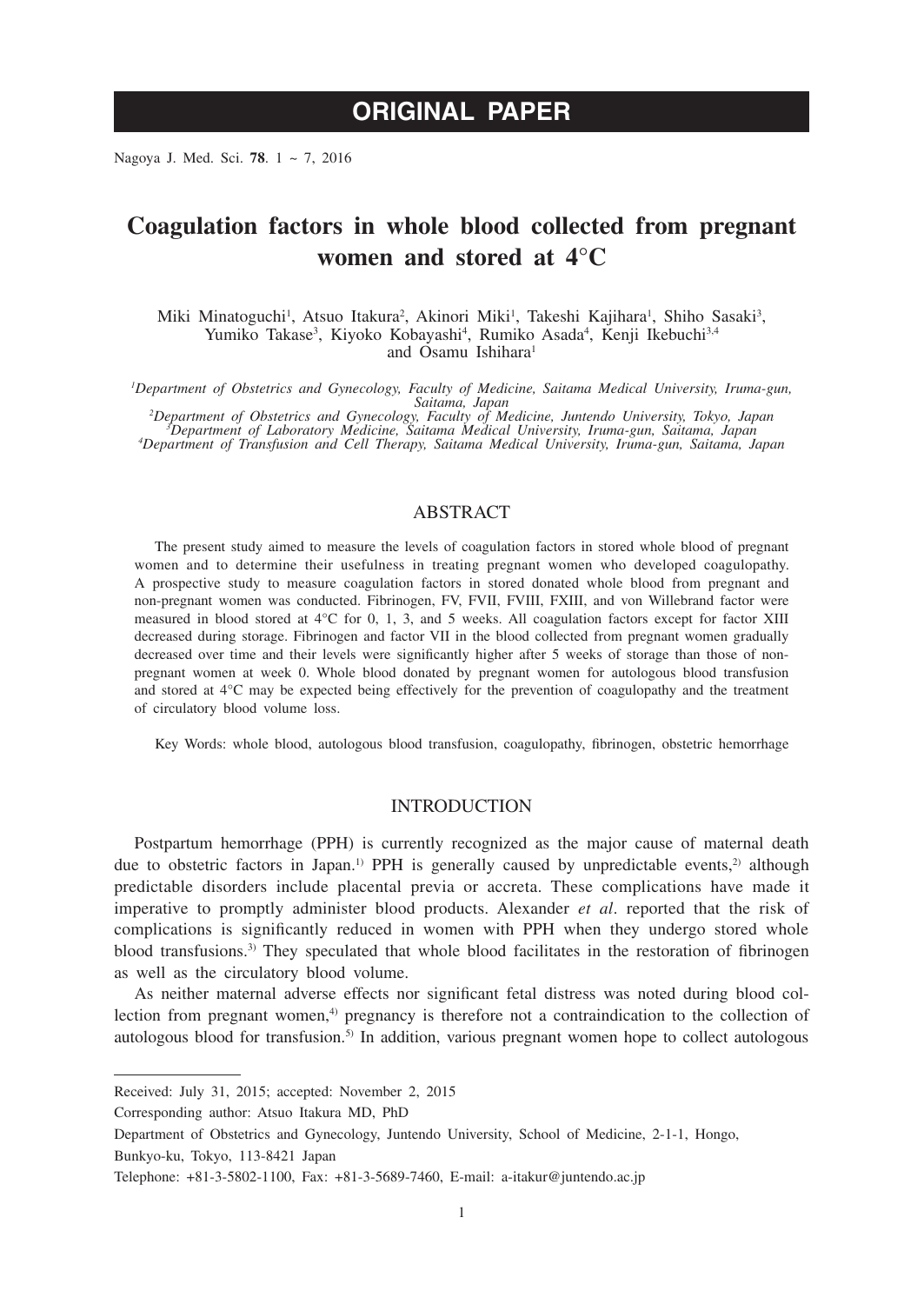blood to avoid complications relating to allogeneic blood transfusions. Therefore, antepartum autologous blood collection from high-risk women has been widely employed among perinatal care centers in Japan.

Donated blood is usually stored as whole blood at 4°C. It is well known that higher levels of coagulation factors are present in maternal circulation blood. If these factors are preserved at sufficient levels during storage, it will be possible for us to transfuse whole blood as a mixture of both coagulation factors and plasma volume expander.

In this investigation, we evaluated the levels of coagulation factors in whole blood stored at 4°C for as long as 5 weeks.

## MATERIALS AND METHODS

#### *Study design and population*

Ten pregnant female patients and who were planning to undergo Caesarean section having high risks for massive bleeding, e.g. placenta previa, huge myoma, or multifetal pregnancies were enrolled in this study. And 10 non-pregnant female patients undergoing hysterectomy due to myoma or endometriosis were also enrolled as a control. The institutional review board of Saitama Medical University Hospital approved this study prior to its initiation. The characteristics of the patients of both groups are presented in Table 1. After obtaining a written informed consent from every study participant, whole blood (200 mL) was collected into a 200-mL blood collection bag system containing acid citrate-dextrose and adenine (ACD-A) liquid as anticoagulant (Kawasumi Separate Bag PO; Kawasumi Laboratories, Tokyo, Japan). Using the same collection line, an additional 50 mL of whole blood was collected into a 50-mL syringe, then transferred to a small bag containing 7-mL of ACD-A liquid. This is the standard ratio of the ACD-A volume to a 50-mL whole blood collection in the commercial blood collection bags.

The small bags were stored at  $4^{\circ}$ C for 5 weeks. A 10-mL aliquot of the blood sample was drawn 0, 1, 3, and 5 weeks later to analyze a set of coagulating factors.

#### *Analysis of coagulation factors*

Blood samples were centrifuged at  $2.270 \times g$  for 10 min to separate and collect the plasma, then the following assays were performed. Fibrinogen was measured using an automated coagulation analyzer STA-R Evolution (Diagnostica Stago) using commercially available reagents: Fibrinogen (Claus's method) (thrombin reagent, STA-Fibrinogen, Diagnostica Stago). Factors

|                        | Pregnant        | Non-pregnant    |
|------------------------|-----------------|-----------------|
| N                      | 10              | 10              |
| Age                    | $35.8 \pm 4.2$  | $42.3 \pm 6.2$  |
| Weight (kg)            | $68.5 \pm 11.3$ | $56.8 \pm 10.9$ |
| Weeks of gestation     | $34.2 \pm 1.5$  | N.A.            |
| Hemoglobin $(g/dL)$    | $11.3 \pm 1.6$  | $12.4 \pm 1.8$  |
| Hematocrit $(\%)$      | $33.9 \pm 2.0$  | $40.0 \pm 3.6$  |
| Total protein $(g/dL)$ | $6.2 \pm 0.8$   | $6.8 \pm 1.8$   |
|                        |                 |                 |

Table 1 Characteristics of the donors in each group

N.A., not available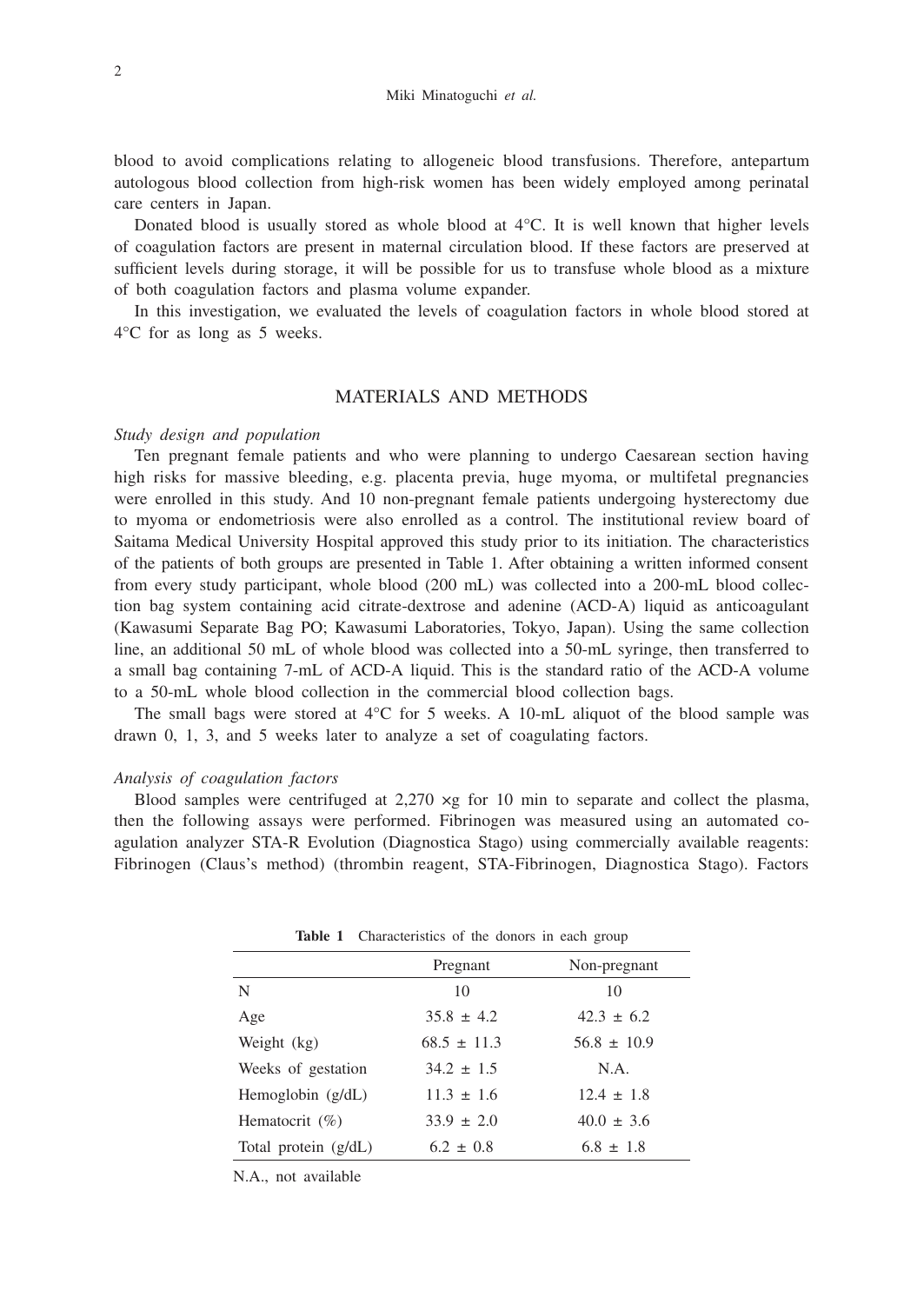V, VII, and VIII were all analyzed using a one-step clotting assay and factor-deficient plasma reagents (Instrumentation Laboratory, Japan) in the same analyzer. Von Willebrand factor ristocetin cofactor (vWF:RCo) was measured using a Siemens BCS using reagent (BCVW, Siemens). Factor XIII activity was determined using a clinical chemistry analyzer JCA-BM1650 (JEOL, Japan) using a reagent (Berichrom, Siemens).

#### *Statistical analysis*

The data were presented as medians and SD. A nonparametric U-test was used for comparisons between the two groups. ANOVA for repeated measures followed by Tukey's honest significant difference test was used for comparisons of each group. Statistical analysis was performed using the SPSS version 9•1 (SPSS Inc., Chicago, IL, USA) software package.

#### RESULTS

The plasma levels of coagulation factors before storage are presented in Table 2. We found significant differences in all coagulation factors between the two groups. Other than factor XIII, the remaining factors in the whole blood of pregnant women were significantly higher in levels than those of non-pregnant women. The trends in the coagulation factor activities during storage are demonstrated in Figure 1. All coagulation factors except for factor XIII decreased during storage. Majority of the coagulation factors showed an inverse correlation with storage period, whereas fibrinogen and factor VII levels in the blood of pregnant women after 5 weeks storage demonstrated significantly higher levels than those of non-pregnant women before storage, except for Factor XIII, which showed a small increase.

|                     | Pregnant         | Non-pregnant     | Significance |
|---------------------|------------------|------------------|--------------|
| $Fib$ (mg/dL)       | $431.6 \pm 52.7$ | $302.7 \pm 41.2$ | < 0.01       |
| Factor V $(\%)$     | $104.8 \pm 16.9$ | $82.0 \pm 15.9$  | < 0.05       |
| Factor VII $(\% )$  | $179.8 \pm 13.3$ | $108.9 \pm 18.4$ | < 0.01       |
| Factor VIII $(\% )$ | $141.9 \pm 21.0$ | $97.8 \pm 17.9$  | < 0.01       |
| Factor XIII $(\% )$ | $89.4 \pm 20.5$  | $113.3 \pm 18.0$ | < 0.01       |
| $vWF$ (IU/dL)       | $268.3 \pm 77.9$ | $134.4 \pm 26.7$ | < 0.01       |

Table 2 The values of coagulation factors at the time of blood collection

Fib, Fibrinogen; vWF, von Willebrand factor ristocetin cofactor, N.S., not significant;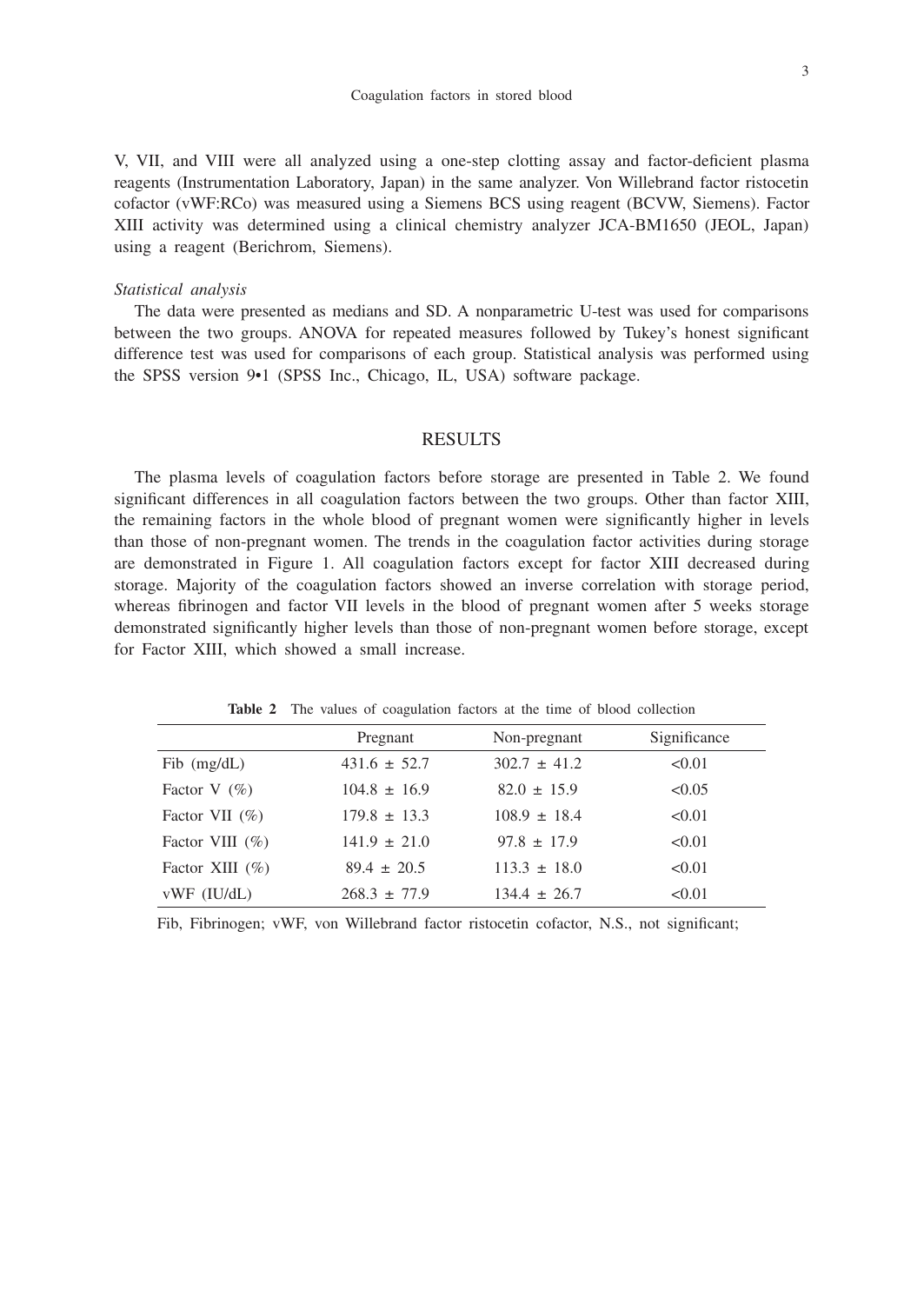

**Fig. 1** Comparison of the activities of coagulation factors in stored whole blood collected from pregnant and non-pregnant women

 Fibrinogen; B, Factor V; C, Factor VII; D, Factor VIII; E, Factor XIII; F, von Willebrand Factor. Solid line, pregnant women; dashed line, non-pregnant women

A nonparametric U-test was used for the comparison between groups.

 $*$  p < 0.05

 ANOVA for repeated measures followed by Tukey's honest significant difference test was used and data are expressed as medians  $(\pm SD)$ .

† p < 0.05 compared to baseline values.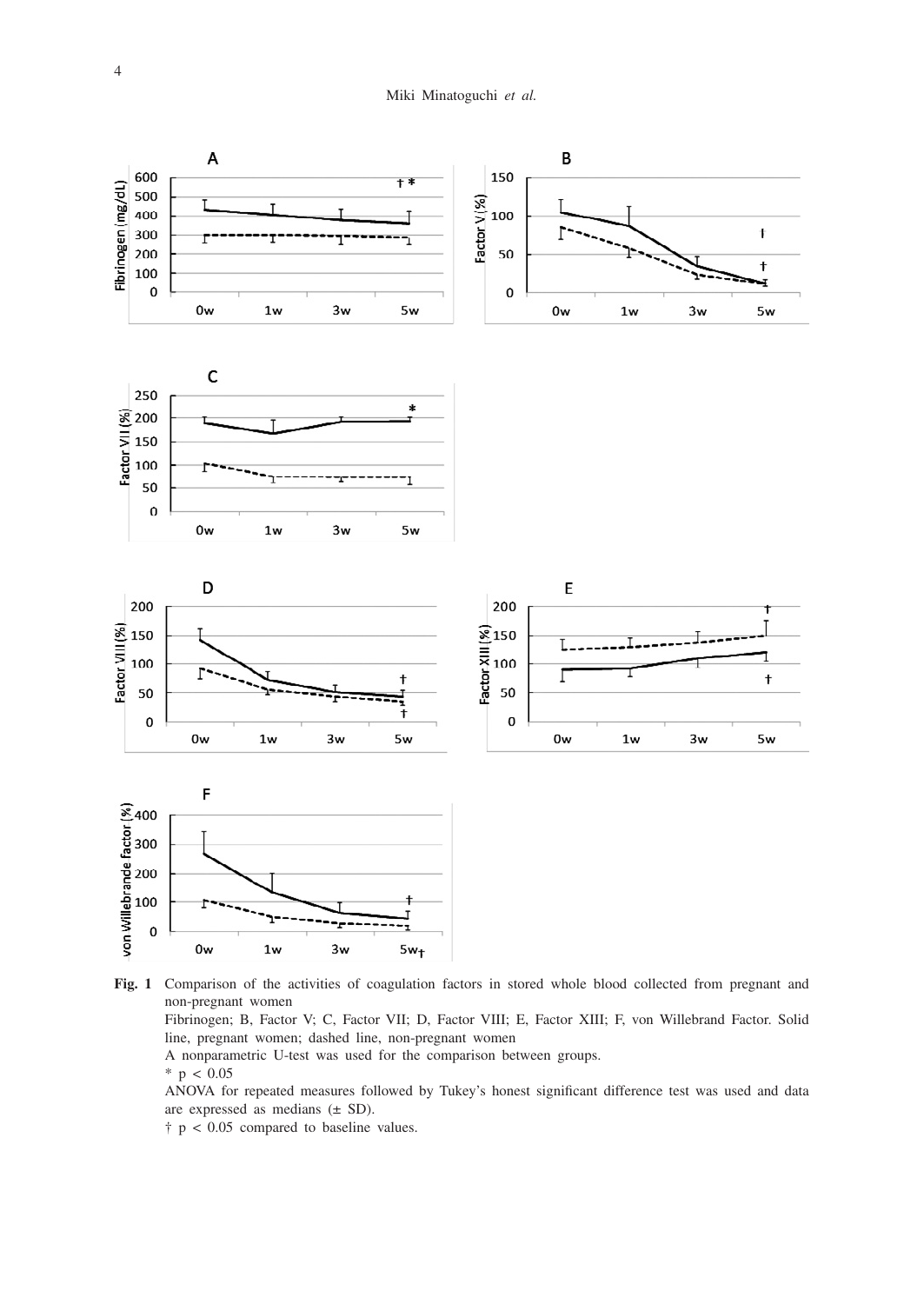## DISCUSSION

The activity levels of the coagulation factors in the initial blood samples from pregnant women except for factor XIII were significantly higher than those from non-pregnant women, which was consistent with the findings of a previous study.<sup>6)</sup> The levels of the coagulation factors fibrinogen and factor VII in the whole blood collected from pregnant women and stored at 4°C remained sufficiently after 5 weeks of collection. Although majority of coagulation factors decreased their activities, the levels of fibrinogen and factor VII in the blood samples collected from pregnant women and stored for 5 weeks remained significantly higher than those in the initial samples obtained from non-pregnant women. Thus, by using refrigeration storage, whole blood from pregnant women may be utilized as a red cell product to provide sufficient amounts of fibrinogen and factor VII.

The level of factor XIII in the whole blood slightly increased during storage. Previous studies have shown that factor XIII is stored in platelets.<sup>7-9)</sup> During whole blood storage, platelets lose their viability and subsequently release their cellular contents, including factor XIII. The increase in the level of factor XIII in the stored blood samples could therefore be due to its release from platelets. Factor V, VIII, and vWF in the blood of pregnant women seem to decline more promptly than those of non-pregnant women. However, these trends illustrate parallel in a linear manner when these values are described in a graph of a logarithmic scale (data not shown). So we consider that the degradation speed of coagulation factors demonstrates no significant difference between pregnant and non-pregnant women.

Massive PPH is often associated with uterine bleeding or microvascular bleeding due to coagulopathy, which is also known as obstetrical DIC.10) Recent studies have demonstrated that women who developed massive PPH may benefit from early fibrinogen administration.<sup>11, 12)</sup> Reports have shown that early administration of sufficient amounts of fresh frozen plasma to women experiencing massive PPH is an effective transfusion strategy. The recommended ratio of red cell concentrates to fresh frozen plasma is  $1:1$ ,<sup>13, 14)</sup> Factor VII and fibrinogen in stored whole blood could contribute to achieving hemostasis. In case of emergency, the time taken to thaw fresh frozen plasma, which varies from 10 to 20 min, is relatively long and could cost the life of a patient. If stored whole blood can be immediately used to supply plasma that is rich in coagulation factors, transfusion could be directly performed without delay.

Our previous study has shown that 2–4 g of fibrinogen concentrate is effective in achieving hemostasis in PPH patients whose plasma fibrinogen levels are  $\langle 150 \text{ mg/dL}^{15} \rangle$  Calculations from the data shown in Table 2 indicate that 1,000 mL of stored whole blood from pregnant women may contain 2.2–3.1 g of fibrinogen after 5 weeks storage. The amount of fibrinogen in stored whole blood may be equivalent to the commercially available fibrinogen product used in preventing hypofibrinogenemia.

To maintain the highest activity levels of the coagulation factors, plasma that has been isolated by centrifugation is usually frozen and stored at a temperature below −20°C. This autologous fresh frozen plasma can be utilized as an alternative coagulation factor mixture. Frozen plasma could be slowly thawed and the cryoprecipitate that comprises mainly fibrinogen and coagulation factor VIII is administered to a patient having uncontrollable bleeding.<sup>16</sup> However, the utilization rate of autologous blood in the obstetrical clinical setting is relatively low, and manufacturing these specific blood products could be highly cost-ineffective. Based on these obstacles, preservation of whole blood by refrigeration is therefore practical.

Another strategy for the treatment of blood loss during an operation is intraoperative cell salvage system, which has been widely employed in various surgical settings.<sup>2)</sup> However, the use of intraoperative cell salvage system during a Caesarean delivery is also rare and applied only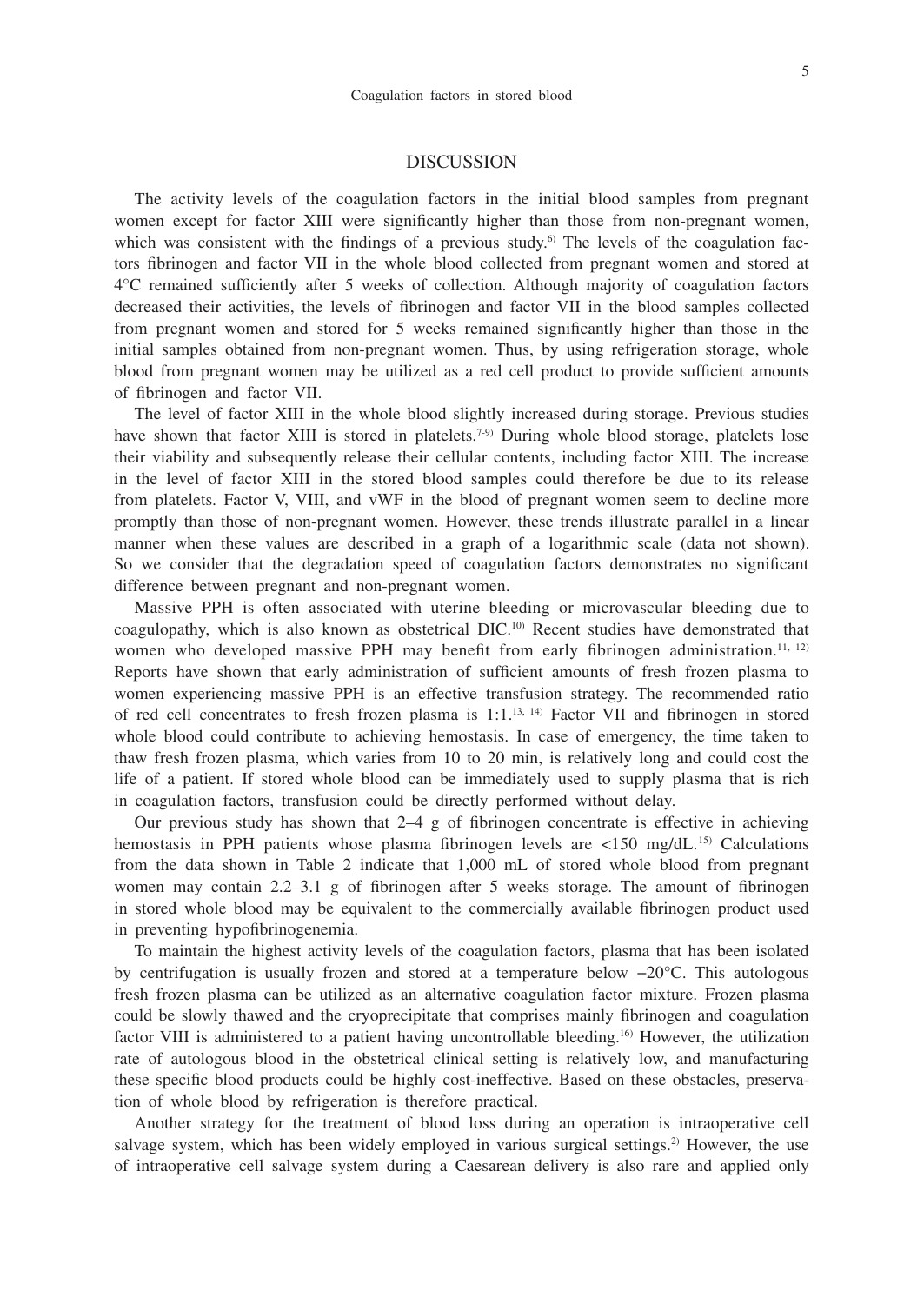in cases when a massive hemorrhage could be predicted. However, when it is indeed performed, coagulopathy may be a potential complication associated with cell salvage, particularly when a large volume of blood is used during re-transfusion, because the recovered blood cells are washed and coagulation factors in the plasma are removed.<sup>17)</sup> From this standpoint, autologous and stored whole blood could be utilized in rescuing coagulopathy as well as in replacing the significant amount of blood lost during a cesarean operation.

The present study has limitations that need to be acknowledged and addressed. The present study demonstrated the quality of stored autologous blood but did not show any related *in vivo* effects particularly relating to the correction of coagulopathy after transfusion. Further studies are thus required to assess the efficacy of this procedure, possibly involving a randomized controlled clinical trial. Despite its partial correcting effect, autologous whole blood is a safe and cost-effective approach; therefore, this blood product may be initially used in transfusions involving women with PPH.

In conclusion, the transfusion of stored autologous whole blood to pregnant women may be expected as an effective approach for the prevention of coagulopathy as well as in the restoration of circulatory blood volume.

### DISCLOSURE

The authors declare that they have no conflict of interest.

#### **REFERENCES**

- 1) Mothers' & Children's Health & Welfare Association, Japan. Maternal death in Maternal and child health statistics of Japan. Tokyo: Kamiya K, Mothers' & Children's Health Organization, 2012.
- 2) Tevet A, Grisaru-Granovsky S, Samueloff A, Ioscovich A. Peripartum use of cell salvage: a university practice audit and literature review. *Arch Gynecol Obstet*, 2012; 285: 281–284.
- 3) Alexander JM, Sarode R, McIntire DD, Burner JD, Leveno KJ. Whole blood in the management of hypovolemia due to obstetric hemorrhage. *Obstet Gynecol*, 2009; 113: 1320–1326.
- 4) O'Dwyer G, Mylotte M, Sweeney M, Egan EL. Experience of autologous blood transfusion in an obstetrics and gynaecology department. *Br J Obstet Gynaecol*, 1993; 100: 571–574.
- 5) Santoso JT, Lin DW, Miller DS. Transfusion medicine in obstetrics and gynecology. *Obstet Gynecol Surv*, 1995; 50: 470–481.
- 6) Uchikova EH, Ledjev II. Changes in haemostasis during normal pregnancy. *Eur J Obstet Gynecol Reprod Biol*, 2005; 119: 185–188.
- 7) Malara A, Gruppi C, Rebuzzini P, Visai L, Perotti C, Moratti R, Balduini C, Tira ME, Balduini A. Megakaryocyte-matrix interaction within bone marrow: new roles for fibronectin and factor XIII-A. *Blood*, 2011; 117: 2476–2483.
- 8) Jayo A, Conde I, Lastres P, Jiménez-Yuste V, González-Manchón C. New insights into the expression and role of platelet factor XIII-A. *J Thromb Haemost*, 2009; 7: 1184–1191.
- 9) Inbal A, Muszbek L, Lubetsky A, Katona E, Levi I, Kárpáti L, Nagler A. Platelets but not monocytes contribute to the plasma levels of factor XIII subunit A in patients undergoing autologous peripheral blood stem cell transplantation. *Blood Coagul Fibrinolysis*, 2004; 15: 249–253.
- 10) Kobayashi T. Obstetrical disseminated intravascular coagulation score. *J Obstet Gynaecol Res*, 2014; 40: 1500–1506.
- 11) Charbit B, Mandelbrot L, Samain E, Baron G, Haddaoui B, Keita H, Sibony O, Mahieu-Caputo D, Hurtaud-Roux MF, Huisse MG, Denninger MH, de Prost D; PPH Study Group. The decrease of fibrinogen is an early predictor of the severity of postpartum haemorrhage. *J Thromb Haemost*, 2007; 5: 266–273.
- 12) Onwuemene O, Green D, Keith L. Postpartum hemorrhage management in 2012: predicting the future. *Int J Gynaecol Obstet*, 2012; 119: 3–5.
- 13) McLintock C, James AH. Obstetric hemorrhage. *J Thromb Haemost*, 2011; 9: 1441–1451.